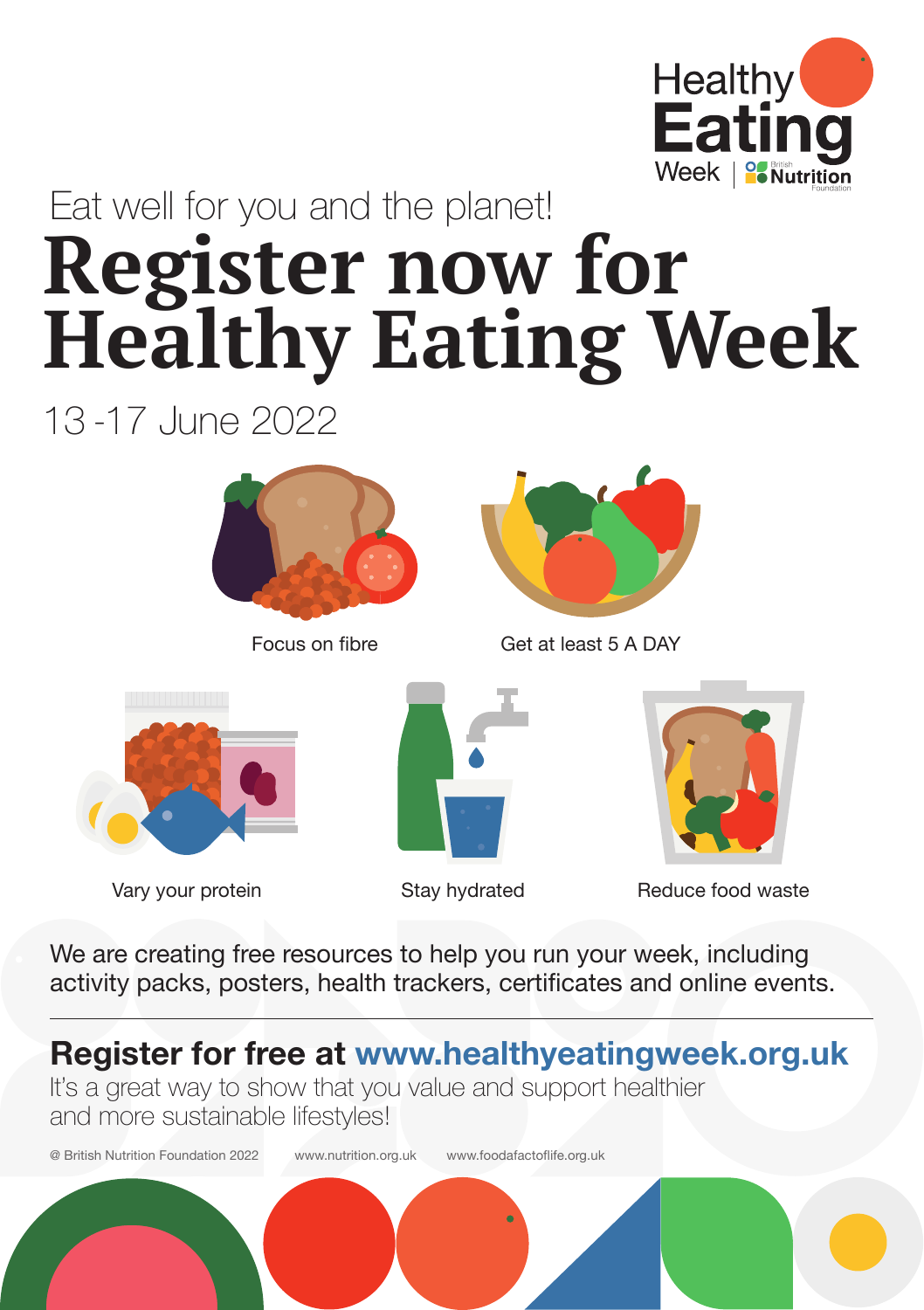#### **For meals and snacks**

#### Have more wholegrain foods, fruit and vegetables, beans, peas and lentils

The British Nutrition Foundation's Healthy Eating Week 2022 is developed by the British Nutrition Foundation and supported by Tesco, Quorn Foods, Sodexo, AB Mauri UK & Ireland, Agriculture & Horticulture Development Board (AHDB), FDF Action on Fibre, General Mills, innocent drinks, Marks and Spencer plc, UK Flour Millers and Waitrose & Partners.





## **Focus on fibre** Eat well for you and the planet!

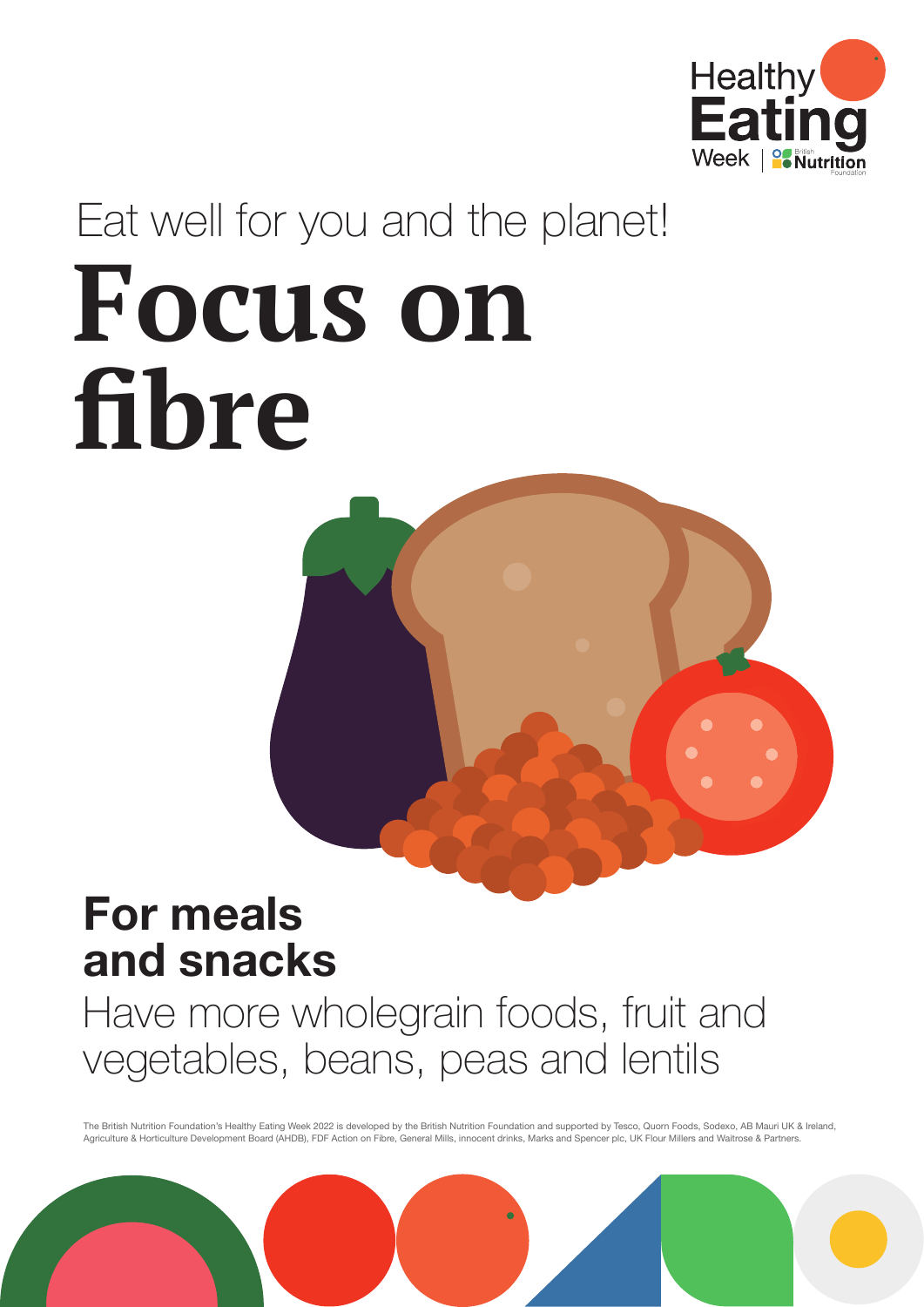### **Put plenty on your plate** Have at least 5 portions of a variety of fruit and vegetables every day



## **Get at least 5 A DAY** Eat well for you and the planet!



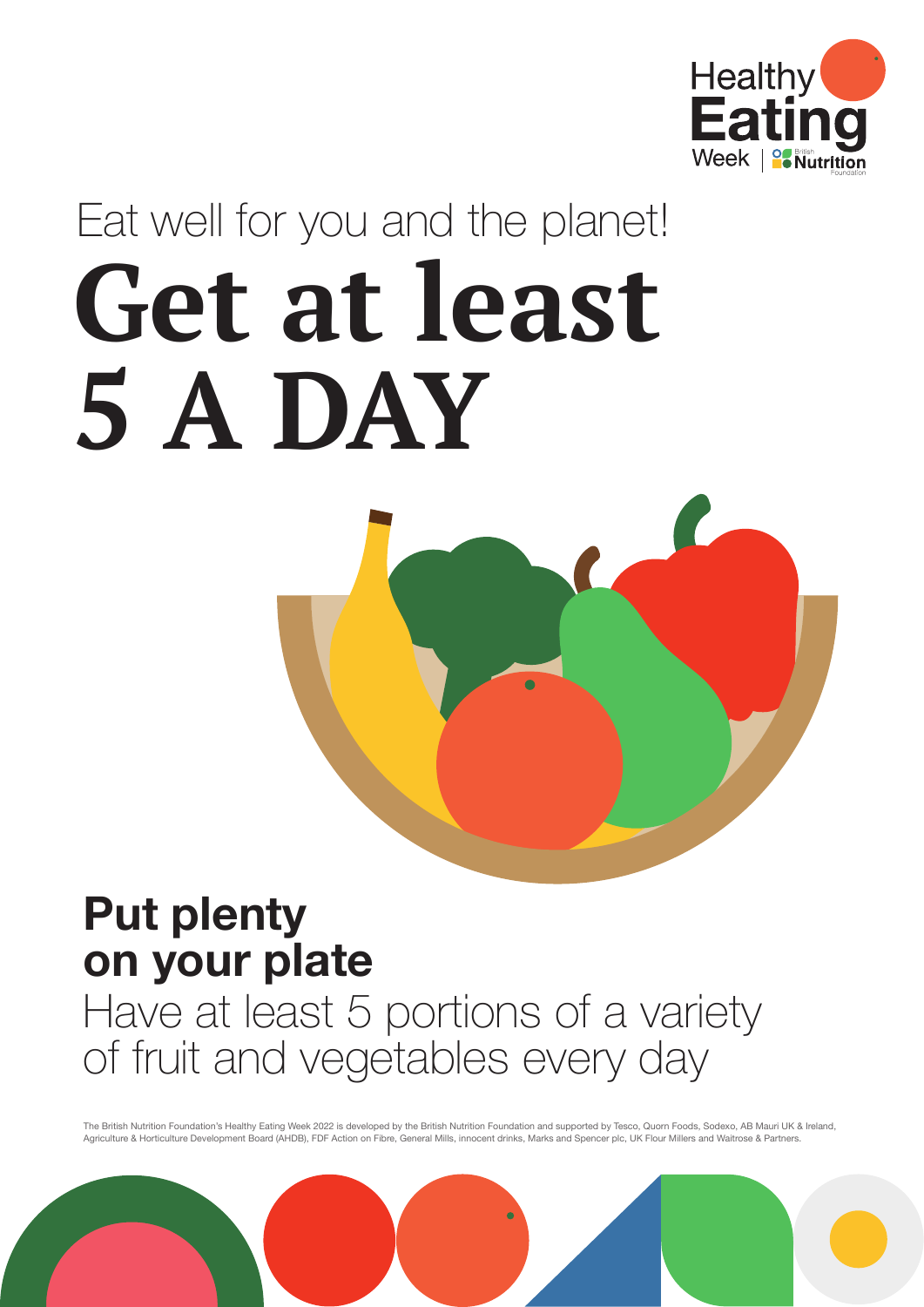#### **Be more creative**

#### Eat a wider variety of protein foods and choose plant protein sources more often



## **Vary your Protein** Eat well for you and the planet!





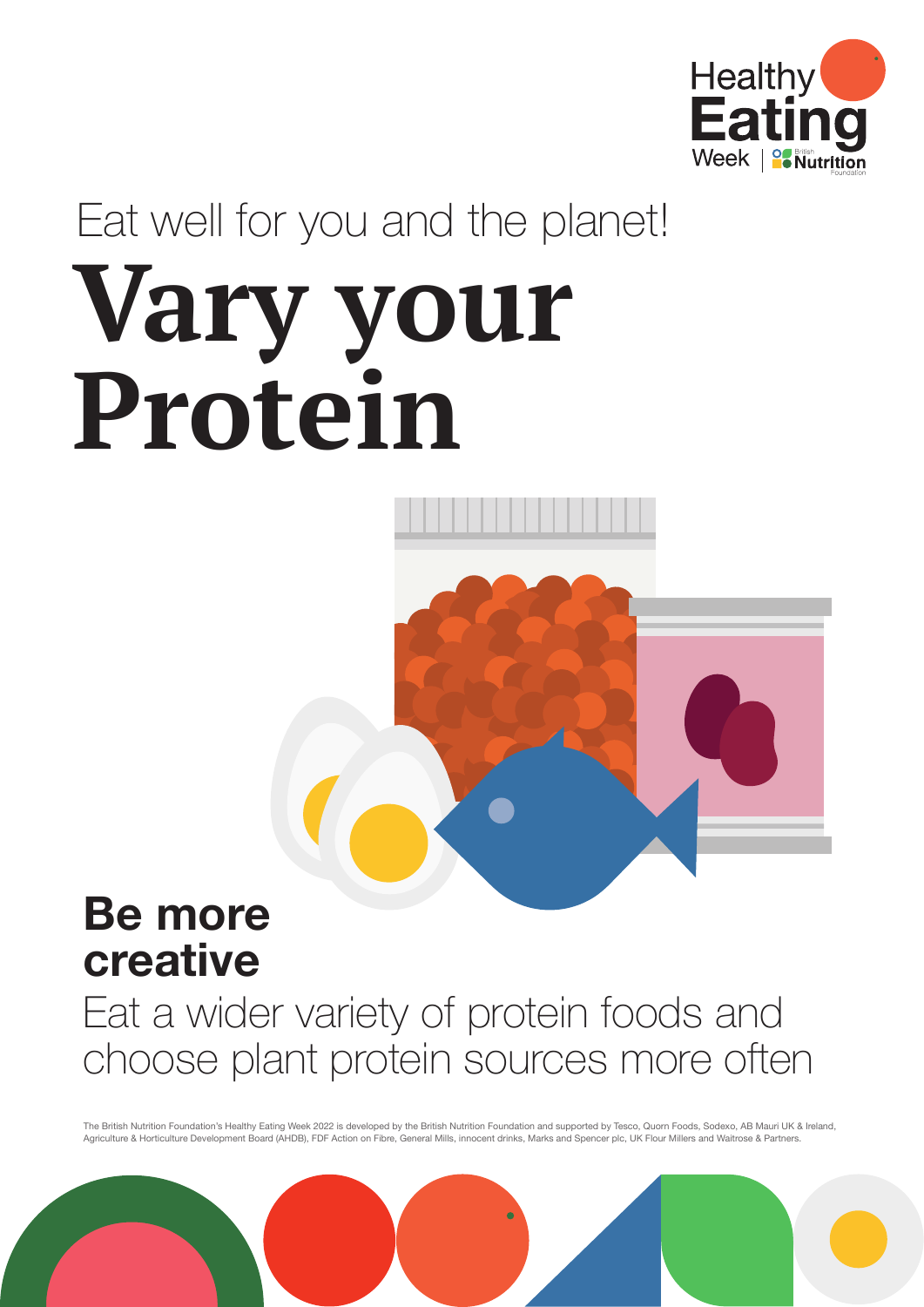#### **Fill up from the tap** Have about 6-8 drinks a day and choose reusable or recyclable drinks containers



# **Stay hydrated** Eat well for you and the planet!